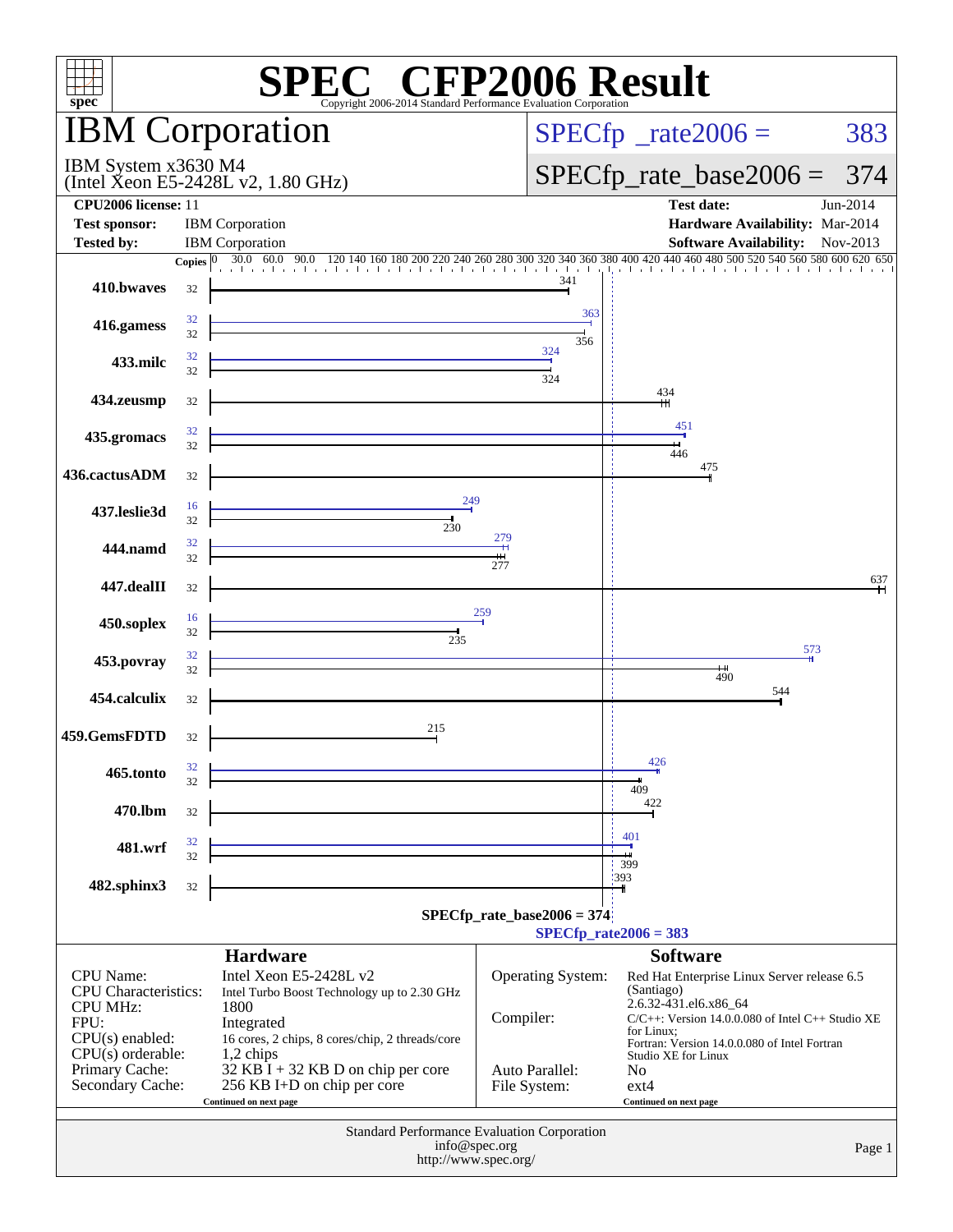

## IBM Corporation

#### IBM System x3630 M4

(Intel Xeon E5-2428L v2, 1.80 GHz)

#### $SPECTp_rate2006 = 383$

#### [SPECfp\\_rate\\_base2006 =](http://www.spec.org/auto/cpu2006/Docs/result-fields.html#SPECfpratebase2006) 374

| CPU <sub>2006</sub> license: 11                                            |                                                                                                                                |                                                                                    | <b>Test date:</b><br>$Jun-2014$                                  |  |
|----------------------------------------------------------------------------|--------------------------------------------------------------------------------------------------------------------------------|------------------------------------------------------------------------------------|------------------------------------------------------------------|--|
| <b>Test sponsor:</b>                                                       | <b>IBM</b> Corporation                                                                                                         |                                                                                    | Hardware Availability: Mar-2014                                  |  |
| <b>Tested by:</b>                                                          | <b>IBM</b> Corporation                                                                                                         |                                                                                    | <b>Software Availability:</b><br>Nov-2013                        |  |
| L3 Cache:<br>Other Cache:<br>Memory:<br>Disk Subsystem:<br>Other Hardware: | $20 \text{ MB I+D}$ on chip per chip<br>None<br>192 GB (12 x 16 GB 2Rx4 PC3-12800R-11, ECC)<br>1 x 2 TB SATA, 7200 RPM<br>None | <b>System State:</b><br><b>Base Pointers:</b><br>Peak Pointers:<br>Other Software: | Run level 3 (multi-user)<br>$32/64$ -bit<br>$32/64$ -bit<br>None |  |

| <b>Results Table</b> |               |                                                                                                          |       |                |            |                |                 |               |                |              |                |              |                |              |
|----------------------|---------------|----------------------------------------------------------------------------------------------------------|-------|----------------|------------|----------------|-----------------|---------------|----------------|--------------|----------------|--------------|----------------|--------------|
|                      | <b>Base</b>   |                                                                                                          |       | <b>Peak</b>    |            |                |                 |               |                |              |                |              |                |              |
| <b>Benchmark</b>     | <b>Copies</b> | <b>Seconds</b>                                                                                           | Ratio | <b>Seconds</b> | Ratio      | <b>Seconds</b> | <b>Ratio</b>    | <b>Copies</b> | <b>Seconds</b> | <b>Ratio</b> | <b>Seconds</b> | <b>Ratio</b> | <b>Seconds</b> | <b>Ratio</b> |
| 410.bwayes           | 32            | 1275                                                                                                     | 341   | 1274           | 341        | 1277           | 341             | 32            | 1275           | 341          | 1274           | 341          | 1277           | 341          |
| 416.gamess           | 32            | 1758                                                                                                     | 356   | 1757           | 357        | 1760           | 356             | 32            | 1728           | 363          | 1727           | 363          | 1728           | 363          |
| $433$ .milc          | 32            | 906                                                                                                      | 324   | 905            | 325        | 905            | 324             | 32            | 905            | 325          | 905            | 324          | 906            | 324          |
| 434.zeusmp           | 32            | 677                                                                                                      | 430   | 666            | 437        | 671            | 434             | 32            | 677            | 430          | 666            | 437          | 671            | 434          |
| 435.gromacs          | 32            | 511                                                                                                      | 447   | 518            | 441        | 512            | 446             | 32            | 506            | 451          | 505            | 452          | 506            | 451          |
| 436.cactusADM        | 32            | 802                                                                                                      | 477   | 805            | 475        | 805            | 475             | 32            | 802            | 477          | 805            | 475          | 805            | 475          |
| 437.leslie3d         | 32            | 1312                                                                                                     | 229   | 1303           | 231        | 1306           | <b>230</b>      | 16            | 606            | 248          | 605            | 249          | 605            | 249          |
| 444.namd             | 32            | 916                                                                                                      | 280   | 928            | 277        | 939            | 273             | 32            | 905            | 284          | 920            | 279          | 921            | 279          |
| 447.dealII           | 32            | 575                                                                                                      | 637   | 569            | 643        | 575            | 636             | 32            | 575            | 637          | 569            | 643          | 575            | 636          |
| $450$ .soplex        | 32            | 1129                                                                                                     | 236   | 1133           | 235        | 1135           | 235             | 16            | 515            | 259          | 513            | 260          | 515            | 259          |
| $453$ .povray        | 32            | 346                                                                                                      | 492   | 351            | 485        | 348            | <b>490</b>      | 32            | 298            | 570          | 297            | 574          | 297            | 573          |
| 454.calculix         | 32            | 485                                                                                                      | 544   | 487            | 542        | 486            | 544             | 32            | 485            | 544          | 487            | 542          | 486            | 544          |
| 459.GemsFDTD         | 32            | 1577                                                                                                     | 215   | 1577           | <b>215</b> | 1578           | 215             | 32            | 1577           | 215          | 1577           | 215          | 1578           | 215          |
| 465.tonto            | 32            | 770                                                                                                      | 409   | 772            | 408        | 768            | 41 <sub>0</sub> | 32            | 739            | 426          | 740            | 425          | 737            | 427          |
| 470.lbm              | 32            | 1043                                                                                                     | 422   | 1043           | 422        | 1043           | 421             | 32            | 1043           | 422          | 1043           | 422          | 1043           | 421          |
| 481.wrf              | 32            | 904                                                                                                      | 395   | 892            | 401        | 896            | <b>399</b>      | 32            | 891            | 401          | 891            | 401          | 893            | 400          |
| $482$ .sphinx $3$    | 32            | 1586                                                                                                     | 393   | 1589           | 393l       | 1581           | 394             | 32            | 1586           | 393          | 1589           | 393          | 1581           | 394          |
|                      |               | Results appear in the order in which they were run. Bold underlined text indicates a median measurement. |       |                |            |                |                 |               |                |              |                |              |                |              |

#### **[Submit Notes](http://www.spec.org/auto/cpu2006/Docs/result-fields.html#SubmitNotes)**

 The numactl mechanism was used to bind copies to processors. The config file option 'submit' was used to generate numactl commands to bind each copy to a specific processor. For details, please see the config file.

#### **[Operating System Notes](http://www.spec.org/auto/cpu2006/Docs/result-fields.html#OperatingSystemNotes)**

 Stack size set to unlimited using "ulimit -s unlimited" Zone reclaim mode enabled with: echo 1 > /proc/sys/vm/zone\_reclaim\_mode Intel Idle Driver disabled with the following Linux kernel parameter in /etc/grub.conf: intel\_idle.max\_cstate=0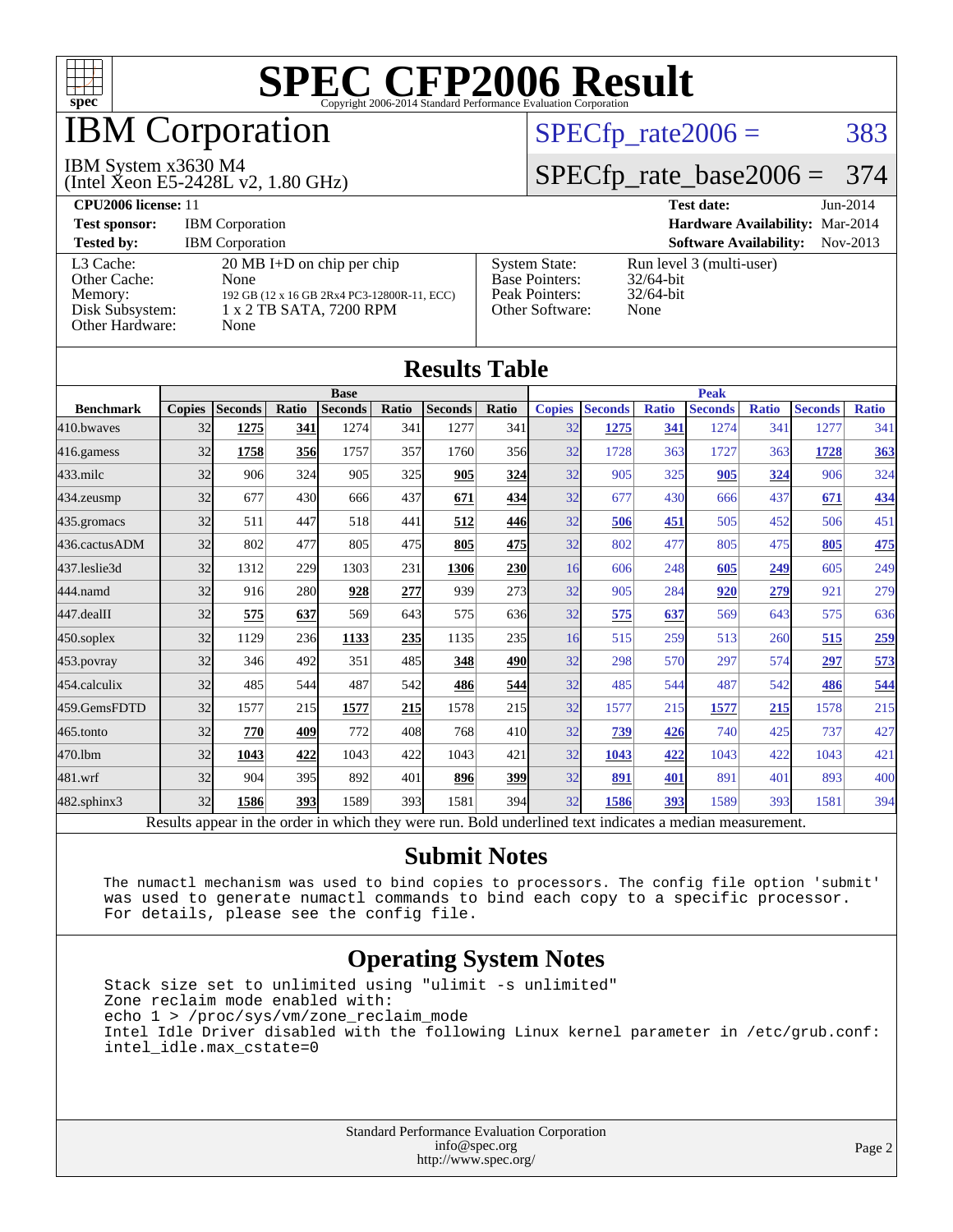

IBM Corporation

 $SPECTp\_rate2006 = 383$ 

(Intel Xeon E5-2428L v2, 1.80 GHz) IBM System x3630 M4

[SPECfp\\_rate\\_base2006 =](http://www.spec.org/auto/cpu2006/Docs/result-fields.html#SPECfpratebase2006) 374

**[CPU2006 license:](http://www.spec.org/auto/cpu2006/Docs/result-fields.html#CPU2006license)** 11 **[Test date:](http://www.spec.org/auto/cpu2006/Docs/result-fields.html#Testdate)** Jun-2014 **[Test sponsor:](http://www.spec.org/auto/cpu2006/Docs/result-fields.html#Testsponsor)** IBM Corporation **[Hardware Availability:](http://www.spec.org/auto/cpu2006/Docs/result-fields.html#HardwareAvailability)** Mar-2014 **[Tested by:](http://www.spec.org/auto/cpu2006/Docs/result-fields.html#Testedby)** IBM Corporation **[Software Availability:](http://www.spec.org/auto/cpu2006/Docs/result-fields.html#SoftwareAvailability)** Nov-2013

#### **[Platform Notes](http://www.spec.org/auto/cpu2006/Docs/result-fields.html#PlatformNotes)**

 BIOS setting: Operating Mode set to Maximum Performance Sysinfo program /home/SPECcpu-20140116-ic14.0/config/sysinfo.rev6818 \$Rev: 6818 \$ \$Date:: 2012-07-17 #\$ e86d102572650a6e4d596a3cee98f191 running on x3630M4 Thu Jun 19 17:33:32 2014 This section contains SUT (System Under Test) info as seen by some common utilities. To remove or add to this section, see: <http://www.spec.org/cpu2006/Docs/config.html#sysinfo> From /proc/cpuinfo model name :  $Intel(R)$  Xeon $(R)$  CPU E5-2428L v2 @ 1.80GHz 2 "physical id"s (chips) 32 "processors" cores, siblings (Caution: counting these is hw and system dependent. The following excerpts from /proc/cpuinfo might not be reliable. Use with caution.) cpu cores : 8 siblings : 16 physical 0: cores 0 1 2 3 4 5 6 7 physical 1: cores 0 1 2 3 4 5 6 7 cache size : 20480 KB From /proc/meminfo MemTotal: 198461904 kB HugePages\_Total: 0 Hugepagesize: 2048 kB /usr/bin/lsb\_release -d Red Hat Enterprise Linux Server release 6.5 (Santiago) From /etc/\*release\* /etc/\*version\* redhat-release: Red Hat Enterprise Linux Server release 6.5 (Santiago) system-release: Red Hat Enterprise Linux Server release 6.5 (Santiago) system-release-cpe: cpe:/o:redhat:enterprise\_linux:6server:ga:server uname -a: Linux x3630M4 2.6.32-431.el6.x86\_64 #1 SMP Sun Nov 10 22:19:54 EST 2013 x86\_64 x86\_64 x86\_64 GNU/Linux run-level 3 Jun 17 17:41 SPEC is set to: /home/SPECcpu-20140116-ic14.0 Type Size Used Avail Use% Mounted on /dev/mapper/vg\_x3630m4-lv\_home ext4 1.8T 11G 1.7T 1% /home Additional information from dmidecode: BIOS IBM -[BEE135VUS-1.60]- 01/14/2014 Memory: 12x Samsung M393B2G70QH0-YK0 16 GB 1600 MHz 2 rank (End of data from sysinfo program)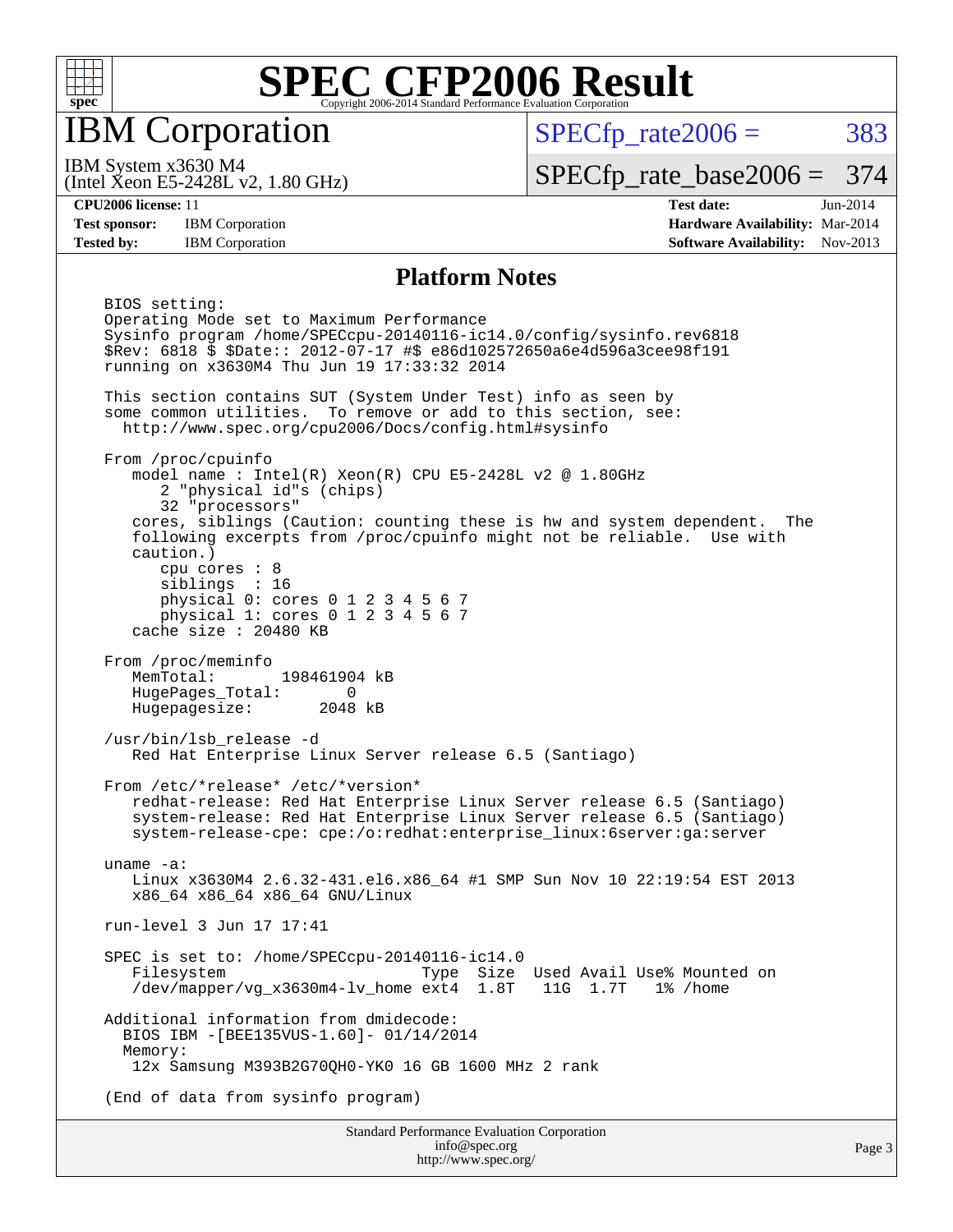

## IBM Corporation

(Intel Xeon E5-2428L v2, 1.80 GHz)

 $SPECTp\_rate2006 = 383$ 

IBM System x3630 M4

[SPECfp\\_rate\\_base2006 =](http://www.spec.org/auto/cpu2006/Docs/result-fields.html#SPECfpratebase2006) 374

**[Test sponsor:](http://www.spec.org/auto/cpu2006/Docs/result-fields.html#Testsponsor)** IBM Corporation **[Hardware Availability:](http://www.spec.org/auto/cpu2006/Docs/result-fields.html#HardwareAvailability)** Mar-2014

**[CPU2006 license:](http://www.spec.org/auto/cpu2006/Docs/result-fields.html#CPU2006license)** 11 **[Test date:](http://www.spec.org/auto/cpu2006/Docs/result-fields.html#Testdate)** Jun-2014 **[Tested by:](http://www.spec.org/auto/cpu2006/Docs/result-fields.html#Testedby)** IBM Corporation **[Software Availability:](http://www.spec.org/auto/cpu2006/Docs/result-fields.html#SoftwareAvailability)** Nov-2013

#### **[General Notes](http://www.spec.org/auto/cpu2006/Docs/result-fields.html#GeneralNotes)**

Environment variables set by runspec before the start of the run: LD\_LIBRARY\_PATH = "/home/SPECcpu-20140116-ic14.0/libs/32:/home/SPECcpu-20140116-ic14.0/libs/64:/home/SPECcpu-20140116-ic14.0/sh"

 Binaries compiled on a system with 1x Core i7-860 CPU + 8GB memory using RedHat EL 6.4 Transparent Huge Pages enabled with: echo always > /sys/kernel/mm/redhat\_transparent\_hugepage/enabled Filesystem page cache cleared with: echo 1> /proc/sys/vm/drop\_caches runspec command invoked through numactl i.e.: numactl --interleave=all runspec <etc>

#### **[Base Compiler Invocation](http://www.spec.org/auto/cpu2006/Docs/result-fields.html#BaseCompilerInvocation)**

[C benchmarks](http://www.spec.org/auto/cpu2006/Docs/result-fields.html#Cbenchmarks):  $\text{icc}$   $-\text{m64}$ 

[C++ benchmarks:](http://www.spec.org/auto/cpu2006/Docs/result-fields.html#CXXbenchmarks) [icpc -m64](http://www.spec.org/cpu2006/results/res2014q3/cpu2006-20140625-30015.flags.html#user_CXXbase_intel_icpc_64bit_bedb90c1146cab66620883ef4f41a67e)

[Fortran benchmarks](http://www.spec.org/auto/cpu2006/Docs/result-fields.html#Fortranbenchmarks): [ifort -m64](http://www.spec.org/cpu2006/results/res2014q3/cpu2006-20140625-30015.flags.html#user_FCbase_intel_ifort_64bit_ee9d0fb25645d0210d97eb0527dcc06e)

[Benchmarks using both Fortran and C](http://www.spec.org/auto/cpu2006/Docs/result-fields.html#BenchmarksusingbothFortranandC): [icc -m64](http://www.spec.org/cpu2006/results/res2014q3/cpu2006-20140625-30015.flags.html#user_CC_FCbase_intel_icc_64bit_0b7121f5ab7cfabee23d88897260401c) [ifort -m64](http://www.spec.org/cpu2006/results/res2014q3/cpu2006-20140625-30015.flags.html#user_CC_FCbase_intel_ifort_64bit_ee9d0fb25645d0210d97eb0527dcc06e)

## **[Base Portability Flags](http://www.spec.org/auto/cpu2006/Docs/result-fields.html#BasePortabilityFlags)**

| 410.bwaves: -DSPEC CPU LP64                 |                                                                |
|---------------------------------------------|----------------------------------------------------------------|
| 416.gamess: -DSPEC_CPU_LP64                 |                                                                |
| 433.milc: -DSPEC CPU LP64                   |                                                                |
| 434.zeusmp: - DSPEC_CPU_LP64                |                                                                |
| 435.gromacs: -DSPEC_CPU_LP64 -nofor_main    |                                                                |
| 436.cactusADM: -DSPEC CPU LP64 -nofor main  |                                                                |
| 437.leslie3d: -DSPEC CPU LP64               |                                                                |
| 444.namd: -DSPEC CPU LP64                   |                                                                |
| 447.dealII: -DSPEC CPU LP64                 |                                                                |
| 450.soplex: -DSPEC_CPU_LP64                 |                                                                |
| 453.povray: -DSPEC_CPU_LP64                 |                                                                |
| 454.calculix: - DSPEC CPU LP64 - nofor main |                                                                |
| 459.GemsFDTD: - DSPEC_CPU LP64              |                                                                |
| 465.tonto: -DSPEC CPU LP64                  |                                                                |
| 470.1bm: - DSPEC CPU LP64                   |                                                                |
|                                             | 481.wrf: -DSPEC CPU_LP64 -DSPEC_CPU_CASE_FLAG -DSPEC_CPU_LINUX |
| 482.sphinx3: -DSPEC CPU LP64                |                                                                |
|                                             |                                                                |

| <b>Standard Performance Evaluation Corporation</b> |
|----------------------------------------------------|
| info@spec.org                                      |
| http://www.spec.org/                               |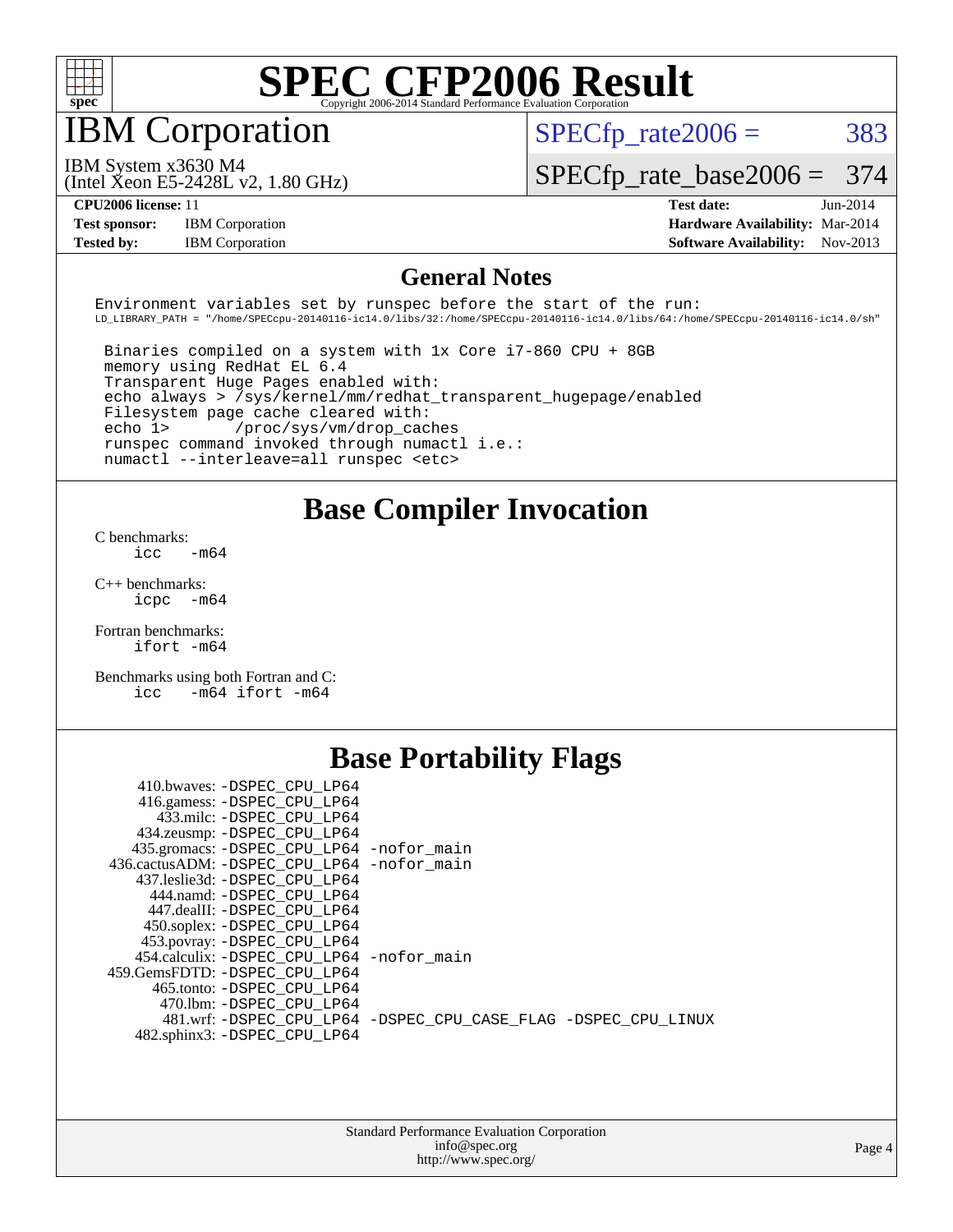

IBM Corporation

(Intel Xeon E5-2428L v2, 1.80 GHz)

 $SPECTp\_rate2006 = 383$ 

IBM System x3630 M4

[SPECfp\\_rate\\_base2006 =](http://www.spec.org/auto/cpu2006/Docs/result-fields.html#SPECfpratebase2006) 374

**[Test sponsor:](http://www.spec.org/auto/cpu2006/Docs/result-fields.html#Testsponsor)** IBM Corporation **[Hardware Availability:](http://www.spec.org/auto/cpu2006/Docs/result-fields.html#HardwareAvailability)** Mar-2014

**[CPU2006 license:](http://www.spec.org/auto/cpu2006/Docs/result-fields.html#CPU2006license)** 11 **[Test date:](http://www.spec.org/auto/cpu2006/Docs/result-fields.html#Testdate)** Jun-2014 **[Tested by:](http://www.spec.org/auto/cpu2006/Docs/result-fields.html#Testedby)** IBM Corporation **[Software Availability:](http://www.spec.org/auto/cpu2006/Docs/result-fields.html#SoftwareAvailability)** Nov-2013

## **[Base Optimization Flags](http://www.spec.org/auto/cpu2006/Docs/result-fields.html#BaseOptimizationFlags)**

[C benchmarks](http://www.spec.org/auto/cpu2006/Docs/result-fields.html#Cbenchmarks):

[-xAVX](http://www.spec.org/cpu2006/results/res2014q3/cpu2006-20140625-30015.flags.html#user_CCbase_f-xAVX) [-ipo](http://www.spec.org/cpu2006/results/res2014q3/cpu2006-20140625-30015.flags.html#user_CCbase_f-ipo) [-O3](http://www.spec.org/cpu2006/results/res2014q3/cpu2006-20140625-30015.flags.html#user_CCbase_f-O3) [-no-prec-div](http://www.spec.org/cpu2006/results/res2014q3/cpu2006-20140625-30015.flags.html#user_CCbase_f-no-prec-div) [-opt-prefetch](http://www.spec.org/cpu2006/results/res2014q3/cpu2006-20140625-30015.flags.html#user_CCbase_f-opt-prefetch) [-auto-p32](http://www.spec.org/cpu2006/results/res2014q3/cpu2006-20140625-30015.flags.html#user_CCbase_f-auto-p32) [-ansi-alias](http://www.spec.org/cpu2006/results/res2014q3/cpu2006-20140625-30015.flags.html#user_CCbase_f-ansi-alias) [-opt-mem-layout-trans=3](http://www.spec.org/cpu2006/results/res2014q3/cpu2006-20140625-30015.flags.html#user_CCbase_f-opt-mem-layout-trans_a7b82ad4bd7abf52556d4961a2ae94d5)

[C++ benchmarks:](http://www.spec.org/auto/cpu2006/Docs/result-fields.html#CXXbenchmarks)

[-xAVX](http://www.spec.org/cpu2006/results/res2014q3/cpu2006-20140625-30015.flags.html#user_CXXbase_f-xAVX) [-ipo](http://www.spec.org/cpu2006/results/res2014q3/cpu2006-20140625-30015.flags.html#user_CXXbase_f-ipo) [-O3](http://www.spec.org/cpu2006/results/res2014q3/cpu2006-20140625-30015.flags.html#user_CXXbase_f-O3) [-no-prec-div](http://www.spec.org/cpu2006/results/res2014q3/cpu2006-20140625-30015.flags.html#user_CXXbase_f-no-prec-div) [-opt-prefetch](http://www.spec.org/cpu2006/results/res2014q3/cpu2006-20140625-30015.flags.html#user_CXXbase_f-opt-prefetch) [-auto-p32](http://www.spec.org/cpu2006/results/res2014q3/cpu2006-20140625-30015.flags.html#user_CXXbase_f-auto-p32) [-ansi-alias](http://www.spec.org/cpu2006/results/res2014q3/cpu2006-20140625-30015.flags.html#user_CXXbase_f-ansi-alias) [-opt-mem-layout-trans=3](http://www.spec.org/cpu2006/results/res2014q3/cpu2006-20140625-30015.flags.html#user_CXXbase_f-opt-mem-layout-trans_a7b82ad4bd7abf52556d4961a2ae94d5)

[Fortran benchmarks](http://www.spec.org/auto/cpu2006/Docs/result-fields.html#Fortranbenchmarks): [-xAVX](http://www.spec.org/cpu2006/results/res2014q3/cpu2006-20140625-30015.flags.html#user_FCbase_f-xAVX) [-ipo](http://www.spec.org/cpu2006/results/res2014q3/cpu2006-20140625-30015.flags.html#user_FCbase_f-ipo) [-O3](http://www.spec.org/cpu2006/results/res2014q3/cpu2006-20140625-30015.flags.html#user_FCbase_f-O3) [-no-prec-div](http://www.spec.org/cpu2006/results/res2014q3/cpu2006-20140625-30015.flags.html#user_FCbase_f-no-prec-div) [-opt-prefetch](http://www.spec.org/cpu2006/results/res2014q3/cpu2006-20140625-30015.flags.html#user_FCbase_f-opt-prefetch)

[Benchmarks using both Fortran and C](http://www.spec.org/auto/cpu2006/Docs/result-fields.html#BenchmarksusingbothFortranandC):

[-xAVX](http://www.spec.org/cpu2006/results/res2014q3/cpu2006-20140625-30015.flags.html#user_CC_FCbase_f-xAVX) [-ipo](http://www.spec.org/cpu2006/results/res2014q3/cpu2006-20140625-30015.flags.html#user_CC_FCbase_f-ipo) [-O3](http://www.spec.org/cpu2006/results/res2014q3/cpu2006-20140625-30015.flags.html#user_CC_FCbase_f-O3) [-no-prec-div](http://www.spec.org/cpu2006/results/res2014q3/cpu2006-20140625-30015.flags.html#user_CC_FCbase_f-no-prec-div) [-opt-prefetch](http://www.spec.org/cpu2006/results/res2014q3/cpu2006-20140625-30015.flags.html#user_CC_FCbase_f-opt-prefetch) [-auto-p32](http://www.spec.org/cpu2006/results/res2014q3/cpu2006-20140625-30015.flags.html#user_CC_FCbase_f-auto-p32) [-ansi-alias](http://www.spec.org/cpu2006/results/res2014q3/cpu2006-20140625-30015.flags.html#user_CC_FCbase_f-ansi-alias) [-opt-mem-layout-trans=3](http://www.spec.org/cpu2006/results/res2014q3/cpu2006-20140625-30015.flags.html#user_CC_FCbase_f-opt-mem-layout-trans_a7b82ad4bd7abf52556d4961a2ae94d5)

## **[Peak Compiler Invocation](http://www.spec.org/auto/cpu2006/Docs/result-fields.html#PeakCompilerInvocation)**

[C benchmarks](http://www.spec.org/auto/cpu2006/Docs/result-fields.html#Cbenchmarks):

 $icc$   $-m64$ 

[C++ benchmarks \(except as noted below\):](http://www.spec.org/auto/cpu2006/Docs/result-fields.html#CXXbenchmarksexceptasnotedbelow) [icpc -m64](http://www.spec.org/cpu2006/results/res2014q3/cpu2006-20140625-30015.flags.html#user_CXXpeak_intel_icpc_64bit_bedb90c1146cab66620883ef4f41a67e)

450.soplex: [icpc -m32](http://www.spec.org/cpu2006/results/res2014q3/cpu2006-20140625-30015.flags.html#user_peakCXXLD450_soplex_intel_icpc_4e5a5ef1a53fd332b3c49e69c3330699)

[Fortran benchmarks](http://www.spec.org/auto/cpu2006/Docs/result-fields.html#Fortranbenchmarks): [ifort -m64](http://www.spec.org/cpu2006/results/res2014q3/cpu2006-20140625-30015.flags.html#user_FCpeak_intel_ifort_64bit_ee9d0fb25645d0210d97eb0527dcc06e)

[Benchmarks using both Fortran and C](http://www.spec.org/auto/cpu2006/Docs/result-fields.html#BenchmarksusingbothFortranandC):<br>icc -m64 ifort -m64  $-m64$  ifort  $-m64$ 

## **[Peak Portability Flags](http://www.spec.org/auto/cpu2006/Docs/result-fields.html#PeakPortabilityFlags)**

| 410.bwaves: - DSPEC CPU LP64                |  |
|---------------------------------------------|--|
| 416.gamess: -DSPEC_CPU_LP64                 |  |
| 433.milc: - DSPEC_CPU LP64                  |  |
| 434.zeusmp: -DSPEC_CPU_LP64                 |  |
| 435.gromacs: -DSPEC_CPU_LP64 -nofor_main    |  |
| 436.cactusADM: -DSPEC CPU LP64 -nofor main  |  |
| 437.leslie3d: -DSPEC CPU LP64               |  |
| 444.namd: - DSPEC CPU LP64                  |  |
| 447.dealII: -DSPEC CPU LP64                 |  |
| 453.povray: -DSPEC_CPU_LP64                 |  |
| 454.calculix: - DSPEC CPU LP64 - nofor main |  |
| 459.GemsFDTD: - DSPEC_CPU_LP64              |  |

Continued on next page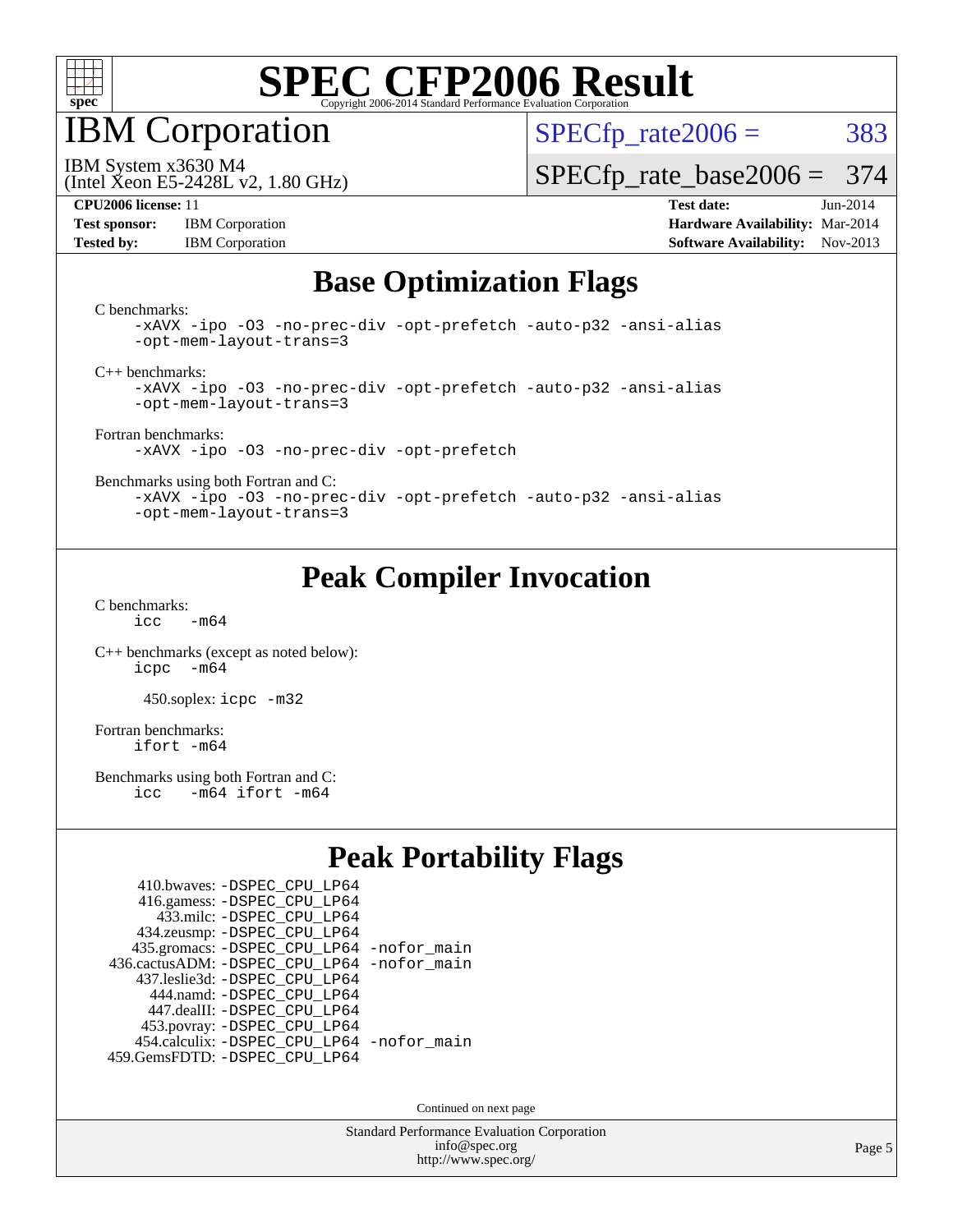

IBM Corporation

 $SPECTp\_rate2006 = 383$ 

(Intel Xeon E5-2428L v2, 1.80 GHz) IBM System x3630 M4

[SPECfp\\_rate\\_base2006 =](http://www.spec.org/auto/cpu2006/Docs/result-fields.html#SPECfpratebase2006) 374

**[CPU2006 license:](http://www.spec.org/auto/cpu2006/Docs/result-fields.html#CPU2006license)** 11 **[Test date:](http://www.spec.org/auto/cpu2006/Docs/result-fields.html#Testdate)** Jun-2014 **[Test sponsor:](http://www.spec.org/auto/cpu2006/Docs/result-fields.html#Testsponsor)** IBM Corporation **[Hardware Availability:](http://www.spec.org/auto/cpu2006/Docs/result-fields.html#HardwareAvailability)** Mar-2014 **[Tested by:](http://www.spec.org/auto/cpu2006/Docs/result-fields.html#Testedby)** IBM Corporation **IBM** Corporation **[Software Availability:](http://www.spec.org/auto/cpu2006/Docs/result-fields.html#SoftwareAvailability)** Nov-2013

## **[Peak Portability Flags \(Continued\)](http://www.spec.org/auto/cpu2006/Docs/result-fields.html#PeakPortabilityFlags)**

 465.tonto: [-DSPEC\\_CPU\\_LP64](http://www.spec.org/cpu2006/results/res2014q3/cpu2006-20140625-30015.flags.html#suite_peakPORTABILITY465_tonto_DSPEC_CPU_LP64) 470.lbm: [-DSPEC\\_CPU\\_LP64](http://www.spec.org/cpu2006/results/res2014q3/cpu2006-20140625-30015.flags.html#suite_peakPORTABILITY470_lbm_DSPEC_CPU_LP64) 482.sphinx3: [-DSPEC\\_CPU\\_LP64](http://www.spec.org/cpu2006/results/res2014q3/cpu2006-20140625-30015.flags.html#suite_peakPORTABILITY482_sphinx3_DSPEC_CPU_LP64)

481.wrf: [-DSPEC\\_CPU\\_LP64](http://www.spec.org/cpu2006/results/res2014q3/cpu2006-20140625-30015.flags.html#suite_peakPORTABILITY481_wrf_DSPEC_CPU_LP64) [-DSPEC\\_CPU\\_CASE\\_FLAG](http://www.spec.org/cpu2006/results/res2014q3/cpu2006-20140625-30015.flags.html#b481.wrf_peakCPORTABILITY_DSPEC_CPU_CASE_FLAG) [-DSPEC\\_CPU\\_LINUX](http://www.spec.org/cpu2006/results/res2014q3/cpu2006-20140625-30015.flags.html#b481.wrf_peakCPORTABILITY_DSPEC_CPU_LINUX)

## **[Peak Optimization Flags](http://www.spec.org/auto/cpu2006/Docs/result-fields.html#PeakOptimizationFlags)**

[C benchmarks](http://www.spec.org/auto/cpu2006/Docs/result-fields.html#Cbenchmarks):

 433.milc: [-xAVX](http://www.spec.org/cpu2006/results/res2014q3/cpu2006-20140625-30015.flags.html#user_peakPASS2_CFLAGSPASS2_LDFLAGS433_milc_f-xAVX)(pass 2) [-prof-gen](http://www.spec.org/cpu2006/results/res2014q3/cpu2006-20140625-30015.flags.html#user_peakPASS1_CFLAGSPASS1_LDFLAGS433_milc_prof_gen_e43856698f6ca7b7e442dfd80e94a8fc)(pass 1) [-ipo](http://www.spec.org/cpu2006/results/res2014q3/cpu2006-20140625-30015.flags.html#user_peakPASS2_CFLAGSPASS2_LDFLAGS433_milc_f-ipo)(pass 2) [-O3](http://www.spec.org/cpu2006/results/res2014q3/cpu2006-20140625-30015.flags.html#user_peakPASS2_CFLAGSPASS2_LDFLAGS433_milc_f-O3)(pass 2) [-no-prec-div](http://www.spec.org/cpu2006/results/res2014q3/cpu2006-20140625-30015.flags.html#user_peakPASS2_CFLAGSPASS2_LDFLAGS433_milc_f-no-prec-div)(pass 2) [-opt-mem-layout-trans=3](http://www.spec.org/cpu2006/results/res2014q3/cpu2006-20140625-30015.flags.html#user_peakPASS2_CFLAGS433_milc_f-opt-mem-layout-trans_a7b82ad4bd7abf52556d4961a2ae94d5)(pass 2) [-prof-use](http://www.spec.org/cpu2006/results/res2014q3/cpu2006-20140625-30015.flags.html#user_peakPASS2_CFLAGSPASS2_LDFLAGS433_milc_prof_use_bccf7792157ff70d64e32fe3e1250b55)(pass 2) [-auto-ilp32](http://www.spec.org/cpu2006/results/res2014q3/cpu2006-20140625-30015.flags.html#user_peakCOPTIMIZE433_milc_f-auto-ilp32)

 $470$ .lbm: basepeak = yes

 $482$ .sphinx3: basepeak = yes

#### [C++ benchmarks:](http://www.spec.org/auto/cpu2006/Docs/result-fields.html#CXXbenchmarks)

444.namd:  $-x$ AVX(pass 2)  $-p$ rof-gen(pass 1)  $-p$ po(pass 2)  $-03$ (pass 2) [-no-prec-div](http://www.spec.org/cpu2006/results/res2014q3/cpu2006-20140625-30015.flags.html#user_peakPASS2_CXXFLAGSPASS2_LDFLAGS444_namd_f-no-prec-div)(pass 2) [-opt-mem-layout-trans=3](http://www.spec.org/cpu2006/results/res2014q3/cpu2006-20140625-30015.flags.html#user_peakPASS2_CXXFLAGS444_namd_f-opt-mem-layout-trans_a7b82ad4bd7abf52556d4961a2ae94d5)(pass 2) [-prof-use](http://www.spec.org/cpu2006/results/res2014q3/cpu2006-20140625-30015.flags.html#user_peakPASS2_CXXFLAGSPASS2_LDFLAGS444_namd_prof_use_bccf7792157ff70d64e32fe3e1250b55)(pass 2) [-fno-alias](http://www.spec.org/cpu2006/results/res2014q3/cpu2006-20140625-30015.flags.html#user_peakCXXOPTIMIZE444_namd_f-no-alias_694e77f6c5a51e658e82ccff53a9e63a) [-auto-ilp32](http://www.spec.org/cpu2006/results/res2014q3/cpu2006-20140625-30015.flags.html#user_peakCXXOPTIMIZE444_namd_f-auto-ilp32)

447.dealII: basepeak = yes

 $450$ .soplex:  $-x$ AVX(pass 2)  $-p$ rof-gen(pass 1)  $-i$ po(pass 2)  $-03$ (pass 2) [-no-prec-div](http://www.spec.org/cpu2006/results/res2014q3/cpu2006-20140625-30015.flags.html#user_peakPASS2_CXXFLAGSPASS2_LDFLAGS450_soplex_f-no-prec-div)(pass 2) [-opt-mem-layout-trans=3](http://www.spec.org/cpu2006/results/res2014q3/cpu2006-20140625-30015.flags.html#user_peakPASS2_CXXFLAGS450_soplex_f-opt-mem-layout-trans_a7b82ad4bd7abf52556d4961a2ae94d5)(pass 2) [-prof-use](http://www.spec.org/cpu2006/results/res2014q3/cpu2006-20140625-30015.flags.html#user_peakPASS2_CXXFLAGSPASS2_LDFLAGS450_soplex_prof_use_bccf7792157ff70d64e32fe3e1250b55)(pass 2) [-opt-malloc-options=3](http://www.spec.org/cpu2006/results/res2014q3/cpu2006-20140625-30015.flags.html#user_peakOPTIMIZE450_soplex_f-opt-malloc-options_13ab9b803cf986b4ee62f0a5998c2238)

 453.povray: [-xAVX](http://www.spec.org/cpu2006/results/res2014q3/cpu2006-20140625-30015.flags.html#user_peakPASS2_CXXFLAGSPASS2_LDFLAGS453_povray_f-xAVX)(pass 2) [-prof-gen](http://www.spec.org/cpu2006/results/res2014q3/cpu2006-20140625-30015.flags.html#user_peakPASS1_CXXFLAGSPASS1_LDFLAGS453_povray_prof_gen_e43856698f6ca7b7e442dfd80e94a8fc)(pass 1) [-ipo](http://www.spec.org/cpu2006/results/res2014q3/cpu2006-20140625-30015.flags.html#user_peakPASS2_CXXFLAGSPASS2_LDFLAGS453_povray_f-ipo)(pass 2) [-O3](http://www.spec.org/cpu2006/results/res2014q3/cpu2006-20140625-30015.flags.html#user_peakPASS2_CXXFLAGSPASS2_LDFLAGS453_povray_f-O3)(pass 2) [-no-prec-div](http://www.spec.org/cpu2006/results/res2014q3/cpu2006-20140625-30015.flags.html#user_peakPASS2_CXXFLAGSPASS2_LDFLAGS453_povray_f-no-prec-div)(pass 2) [-opt-mem-layout-trans=3](http://www.spec.org/cpu2006/results/res2014q3/cpu2006-20140625-30015.flags.html#user_peakPASS2_CXXFLAGS453_povray_f-opt-mem-layout-trans_a7b82ad4bd7abf52556d4961a2ae94d5)(pass 2) [-prof-use](http://www.spec.org/cpu2006/results/res2014q3/cpu2006-20140625-30015.flags.html#user_peakPASS2_CXXFLAGSPASS2_LDFLAGS453_povray_prof_use_bccf7792157ff70d64e32fe3e1250b55)(pass 2) [-unroll4](http://www.spec.org/cpu2006/results/res2014q3/cpu2006-20140625-30015.flags.html#user_peakCXXOPTIMIZE453_povray_f-unroll_4e5e4ed65b7fd20bdcd365bec371b81f) [-ansi-alias](http://www.spec.org/cpu2006/results/res2014q3/cpu2006-20140625-30015.flags.html#user_peakCXXOPTIMIZE453_povray_f-ansi-alias)

[Fortran benchmarks](http://www.spec.org/auto/cpu2006/Docs/result-fields.html#Fortranbenchmarks):

```
410.bwaves: basepeak = yes 416.gamess: -xAVX(pass 2) -prof-gen(pass 1) -ipo(pass 2) -O3(pass 2)
         -no-prec-div(pass 2) -prof-use(pass 2) -unroll2
         -inline-level=0 -scalar-rep-
434.zeusmp: basepeak = yes
```
437.leslie3d: [-xAVX](http://www.spec.org/cpu2006/results/res2014q3/cpu2006-20140625-30015.flags.html#user_peakOPTIMIZE437_leslie3d_f-xAVX) [-ipo](http://www.spec.org/cpu2006/results/res2014q3/cpu2006-20140625-30015.flags.html#user_peakOPTIMIZE437_leslie3d_f-ipo) [-O3](http://www.spec.org/cpu2006/results/res2014q3/cpu2006-20140625-30015.flags.html#user_peakOPTIMIZE437_leslie3d_f-O3) [-no-prec-div](http://www.spec.org/cpu2006/results/res2014q3/cpu2006-20140625-30015.flags.html#user_peakOPTIMIZE437_leslie3d_f-no-prec-div) [-opt-prefetch](http://www.spec.org/cpu2006/results/res2014q3/cpu2006-20140625-30015.flags.html#user_peakOPTIMIZE437_leslie3d_f-opt-prefetch)

459.GemsFDTD: basepeak = yes

Continued on next page